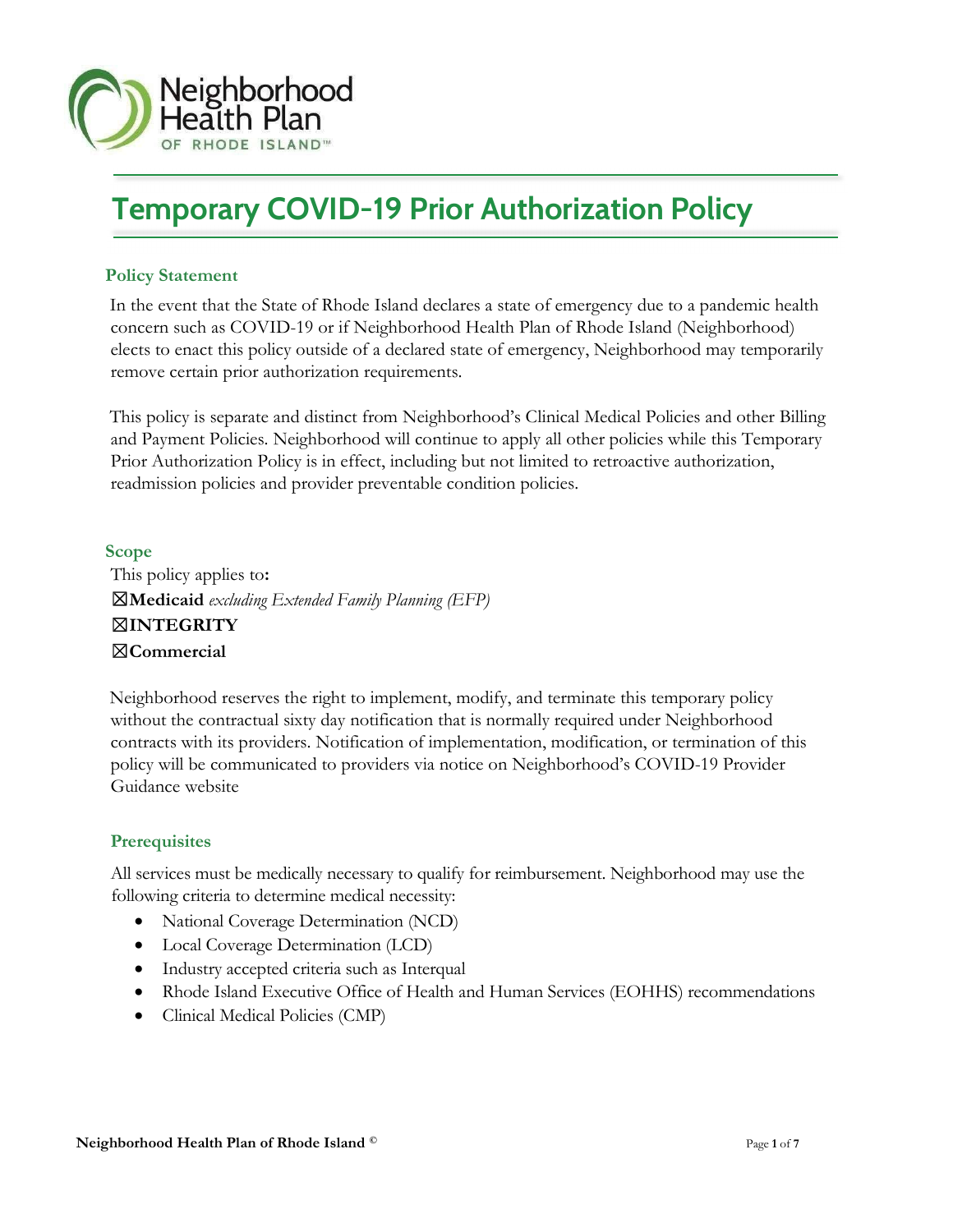

It is the provider's responsibility to verify eligibility, coverage and authorization criteria prior to rendering services.

For more information please refer to:

- Neighborhood's plan specific *Prior Authorization Reference page*.
- Neighborhood's Clinical Medical Policies.

Please contact Provider Services at 1-800-963-1001 for questions related to this policy.

# Reimbursement Requirements

Neighborhood's standard reimbursement rules will apply to all services referenced in this policy. Neighborhood reserves the right retrospective claims payment audits and to request and audit medical records related to adherence to all the requirements of this policy and any other applicable policies.

# Medicaid and INTEGRITY

#### Medical Services

# Effective October 1, 2021

Prior Authorizations will be required for all applicable services.

# Effective July 1, 2020 through September 30, 2021

Prior Authorizations will not be required for the following services that occur within the effective date of this policy:

Non-pharmacy primary COVID-19 related diagnostic and treatment services

Pharmacy Authorization processes remain in effect.

#### Effective April 1, 2020 through June 30, 2020

Prior Authorizations will not be required for the following services when the admission date (including transfer date) occurs within the effective date of this policy:

- Inpatient Acute Care level of care determinations
- Skilled Nursing Facilities
- Inpatient Rehabilitation
- Long Term Care Facilities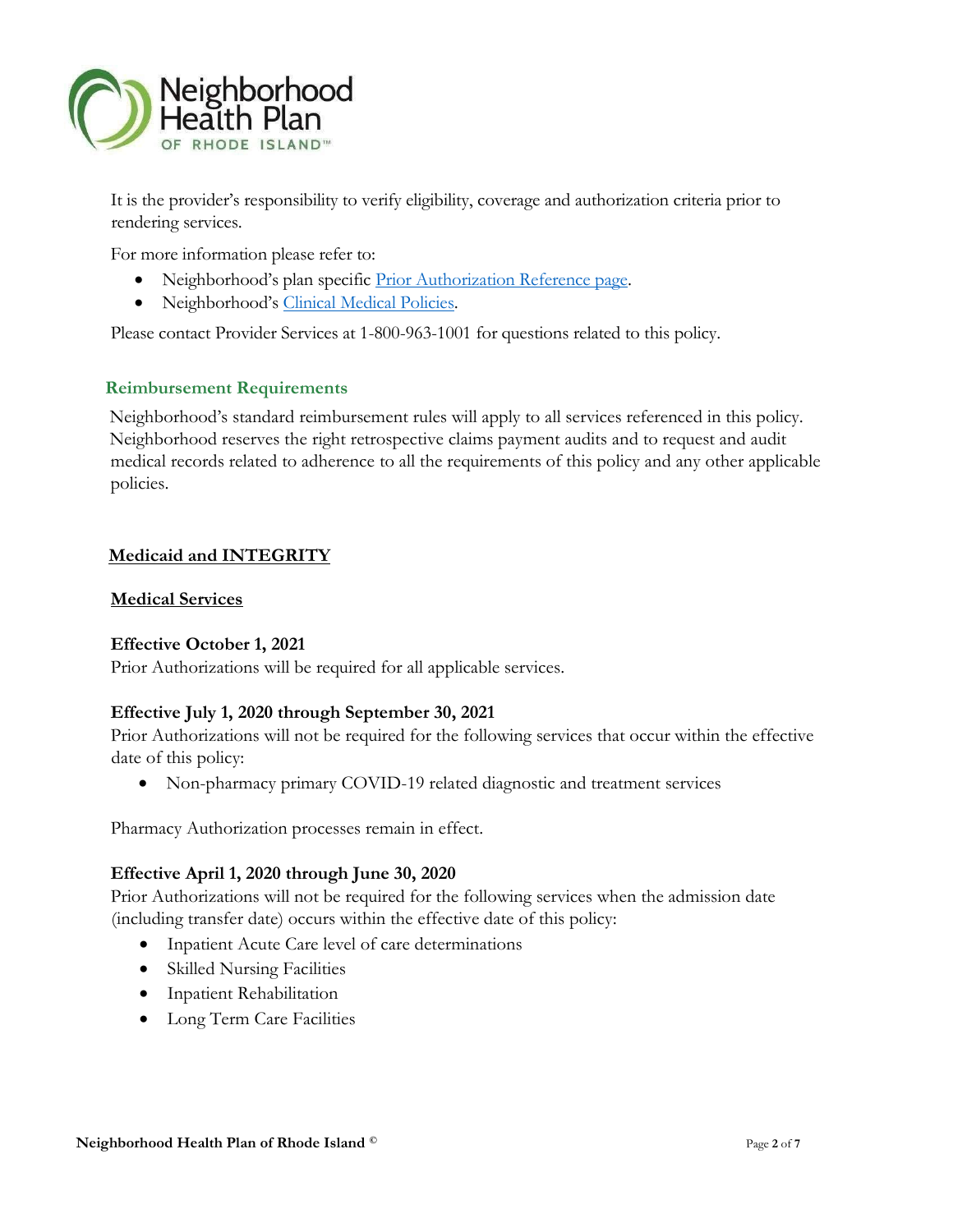

Neighborhood will require notification for all admissions and transfers. Neighborhood reserves the right to perform retrospective reviews and concurrent reviews.

Outpatient and Pharmacy Authorization processes remain in effect.

#### Behavioral Health Services

#### Effective January 18, 2021 through December 31, 2021

Prior Authorizations will not be required for the following services that occur within the effective date of this policy:

Non-pharmacy primary COVID-19 related diagnostic and treatment services

Neighborhood's vendor requires notification for all admissions and transfers. Neighborhood reserves the right to perform retrospective reviews and concurrent reviews. For the most current information on Behavioral Health, providers should contact OPTUM Provider Express.

#### Effective April 1, 2020 through January 17, 2021

Prior Authorizations will not be required for the following services when the admission date (including transfer date) occurs within the effective date of this policy:

- Inpatient
- Outpatient

#### **Commercial**

#### Medical Services

#### Effective June 10, 2021

Prior Authorizations will not be required for the following services that occur within the effective date of this policy:

Non-pharmacy primary COVID-19 related diagnostic and treatment services

Pharmacy Authorization processes remain in effect

#### Effective December 1, 2020 to June 9, 2021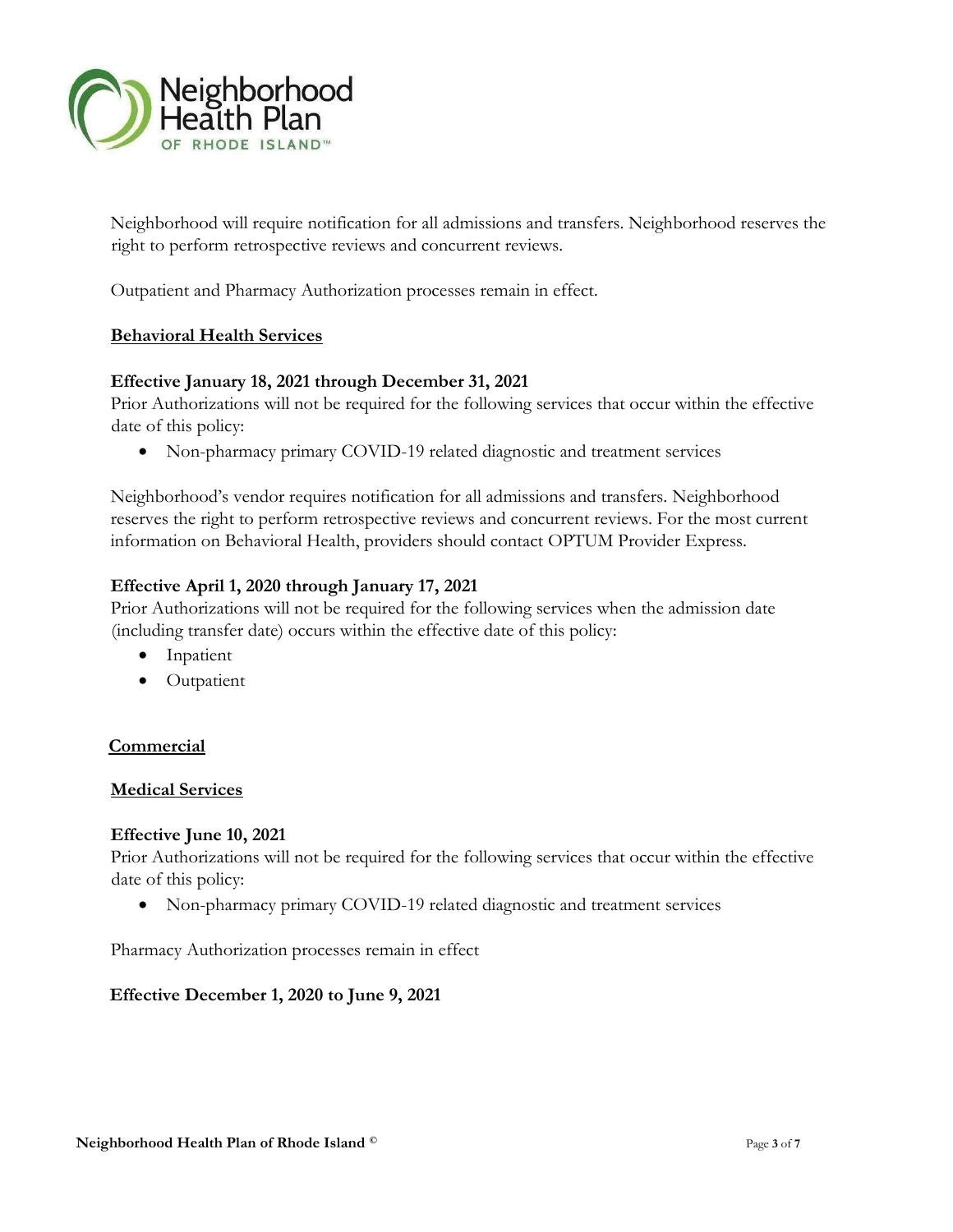

Prior Authorizations will not be required for the following services when the admission date (including transfer date) occurs within the effective date of this policy:

- Inpatient Acute Care level of care determinations
- Skilled Nursing Facilities
- Inpatient Rehabilitation
- Long Term Care Facilities
- In-patient COVID-19 related treatment in out-of-network facilities
- Non-pharmacy COVID-19 related diagnostic and treatment services

Neighborhood will require notification for all admissions and transfers. Neighborhood reserves the right to perform retrospective reviews and concurrent reviews.

Pharmacy Authorization processes remain in effect.

# Effective July 1, 2020 through November 30, 2020

Prior Authorizations will not be required for the following services that occur within the effective date of this policy:

Non-pharmacy COVID-19 related diagnostic and treatment services

Pharmacy Authorization processes remain in effect.

# Effective April 1, 2020 through June 30, 2020

Prior Authorizations will not be required for the following services when the admission date (including transfer date) occurs within the effective date of this policy:

- Inpatient Acute Care level of care determinations
- Skilled Nursing Facilities
- Inpatient Rehabilitation
- Long Term Care Facilities

Neighborhood will require notification for all admissions and transfers. Neighborhood reserves the right to perform retrospective reviews and concurrent reviews.

Outpatient and Pharmacy Authorization processes remain in effect.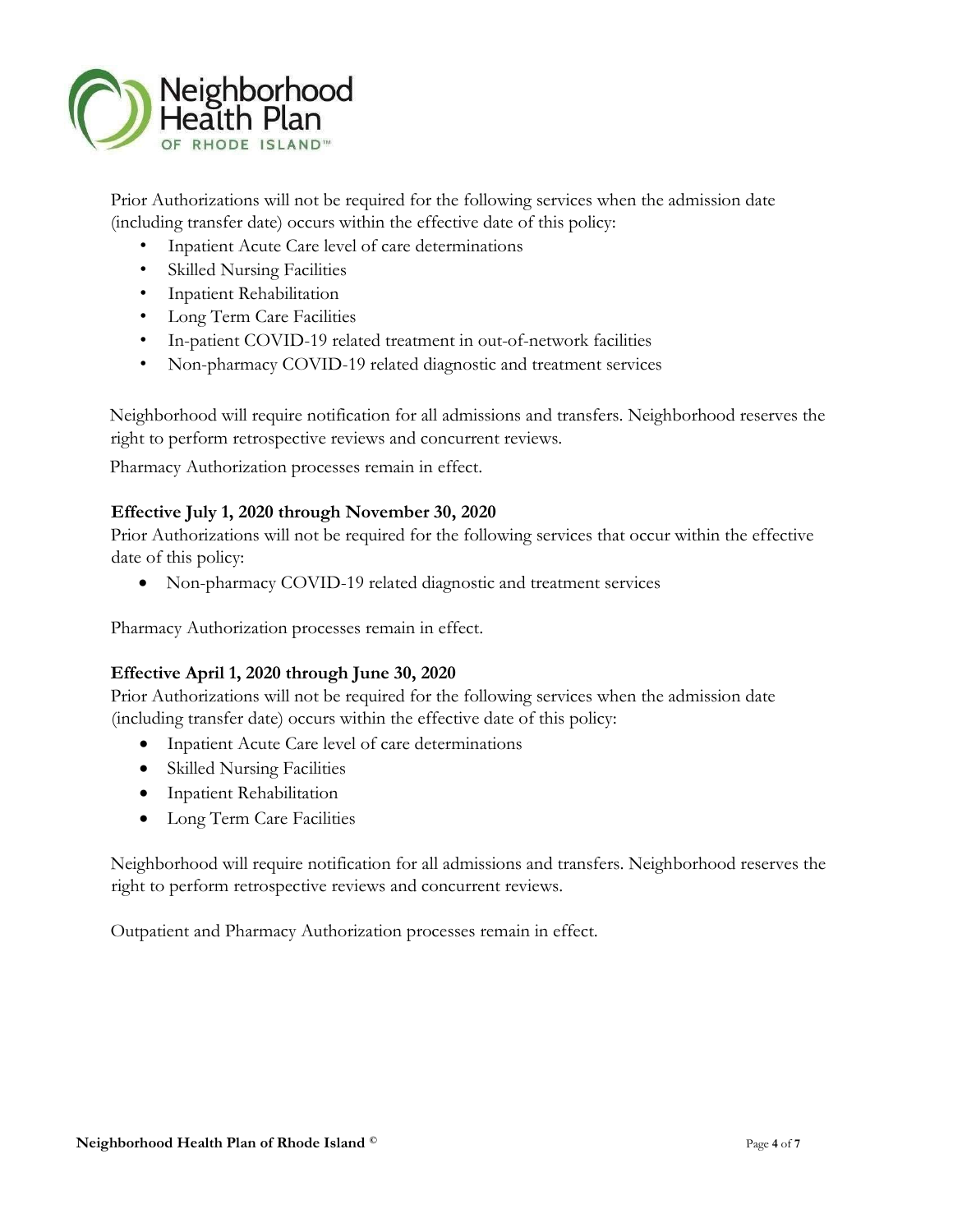

# Behavioral Health Services

# Effective June 10, 2021 through December 31, 2021

Prior authorization will not be required for primary COVID-19 related behavioral health services.

# Effective April 1, 2020 through June 9, 2021

Prior Authorizations will not be required for the following services when the admission date (including transfer date) occurs within the effective date of this policy:

- Inpatient Services
- Outpatient Services

Neighborhood's vendor requires notification for all admissions and transfers. Neighborhood reserves the right to perform retrospective reviews and concurrent reviews. For the most current information on Behavioral Health, providers should contact OPTUM Provider Express.

# Claim Submission

Billable services are subject to contractual agreements, when applicable. Providers are required to submit complete claims for payment within contractually determined timely filing guidelines.

Adjustments, corrections, and reconsiderations must include the required forms. All submissions must be in compliance with National Claims Standards.

Coding must meet standards defined by the American Medical Association's Current Procedural Terminology Editorial Panel's (CPT®) codebook, the International Statistical Classification of Diseases and Related Health Problems, 10th revision, Clinical Modification (ICD-10-CM), and the Healthcare Common Procedure Coding System (HCPCS) Level II.

# Documentation Requirements

Neighborhood reserves the right to request medical records for any service billed. Documentation in the medical record must support the service(s) billed as well as the medical necessity of the service(s). Neighborhood follows CMS standards for proper documentation requirements.

# Member Responsibility

Commercial plans include cost sharing provisions for coinsurance, copays, and deductibles. Members may have out of pocket expenses based on individual plan selection and utilization. Please review cost sharing obligations or contact Member Services prior to finalizing member charges.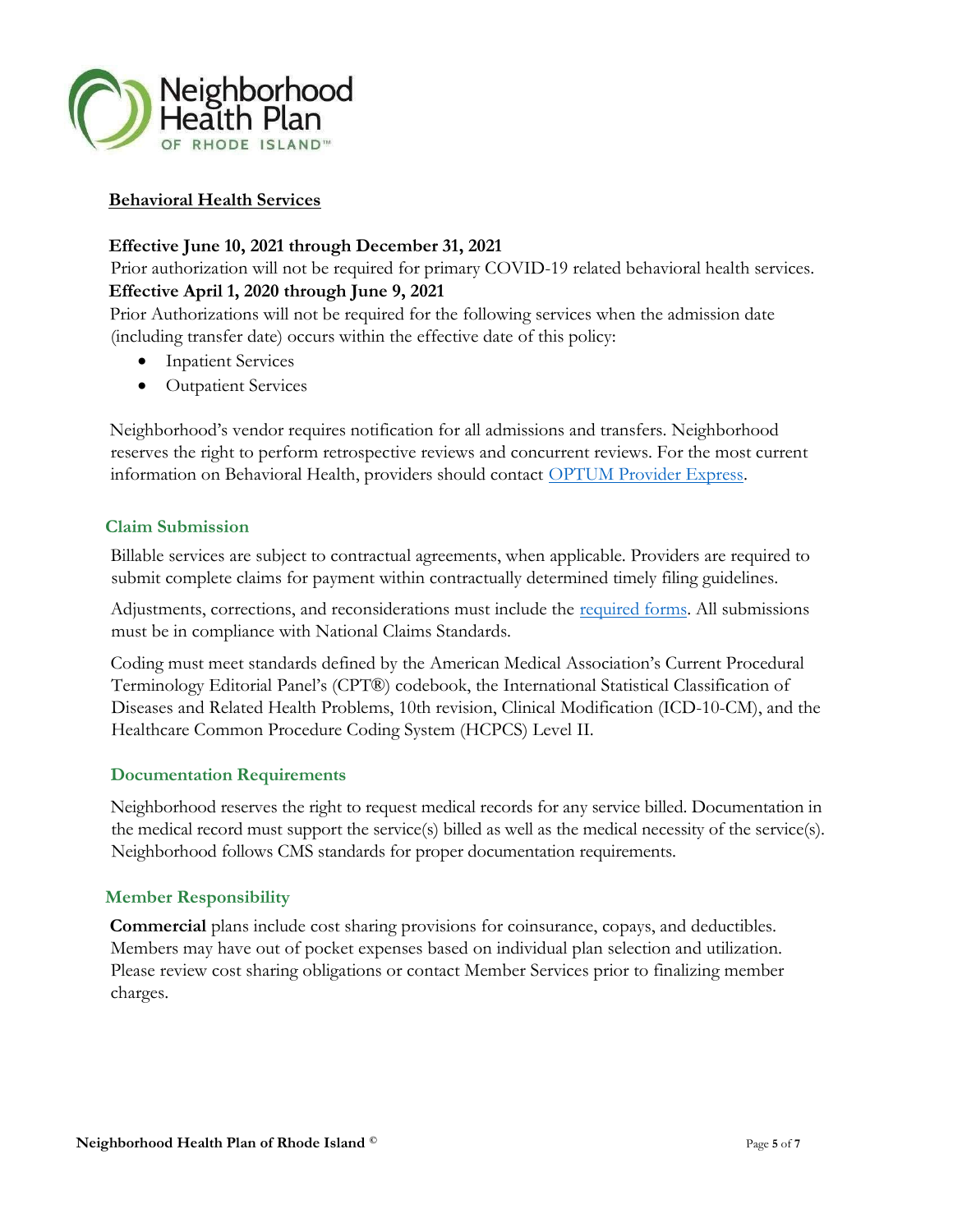

# Disclaimer

This payment policy is informational only and is not intended to address every situation related to reimbursement for healthcare services; therefore, it is not a guarantee of reimbursement.

Claim payments are subject to the following, which include but are not limited to: Neighborhood Health Plan of Rhode Island benefit coverage, member eligibility, claims payment edit rules, coding and documentation guidelines, authorization policies, provider contract agreements, and state and federal regulations. References to CPT or other sources are for definitional purposes only.

This policy may not be implemented exactly the same way on the different electronic claims processing systems used by Neighborhood due to programming or other constraints; however, Neighborhood strives to minimize these variations.

Neighborhood reserves the right to amend or rescind this temporary policy.

| <b>Document History</b> |  |
|-------------------------|--|
|-------------------------|--|

| Date     | Action                                                                                                                                                                                                                                                                                            |
|----------|---------------------------------------------------------------------------------------------------------------------------------------------------------------------------------------------------------------------------------------------------------------------------------------------------|
| 10/1/21  | Update: Auth rules reinstated for Medicaid and Integrity effective $10/1/21$ .                                                                                                                                                                                                                    |
| 08/25/21 | Update: Per Executive Office of Health and Human Services memo, prior auth waivers lifted                                                                                                                                                                                                         |
| 06/10/21 | Update: Per Executive Order and OHIC bulletin, prior auth requirements reinstated for some<br>services.                                                                                                                                                                                           |
| 04/16/21 | Update: Per Health Insurance Bulleting 2021-01 waiving of auth requirements has been<br>extended. Removed expiration date from policy and updated language.                                                                                                                                       |
| 02/25/21 | Update: Per RI Executive Order date extended through March 17, 2021 (or termination of<br>Executive Order if earlier)                                                                                                                                                                             |
| 12/02/20 | Update: Per Health Insurance Bulletin 2020-08 reinstated suspension of auth requirements on all<br>inpatient services effective $12/1/20$ to $2/28/21$ (or termination of the Executive Order) for<br>Commercial Members.<br>Medicaid/MMP Auth requirement to be waived for COVID diagnosis only. |